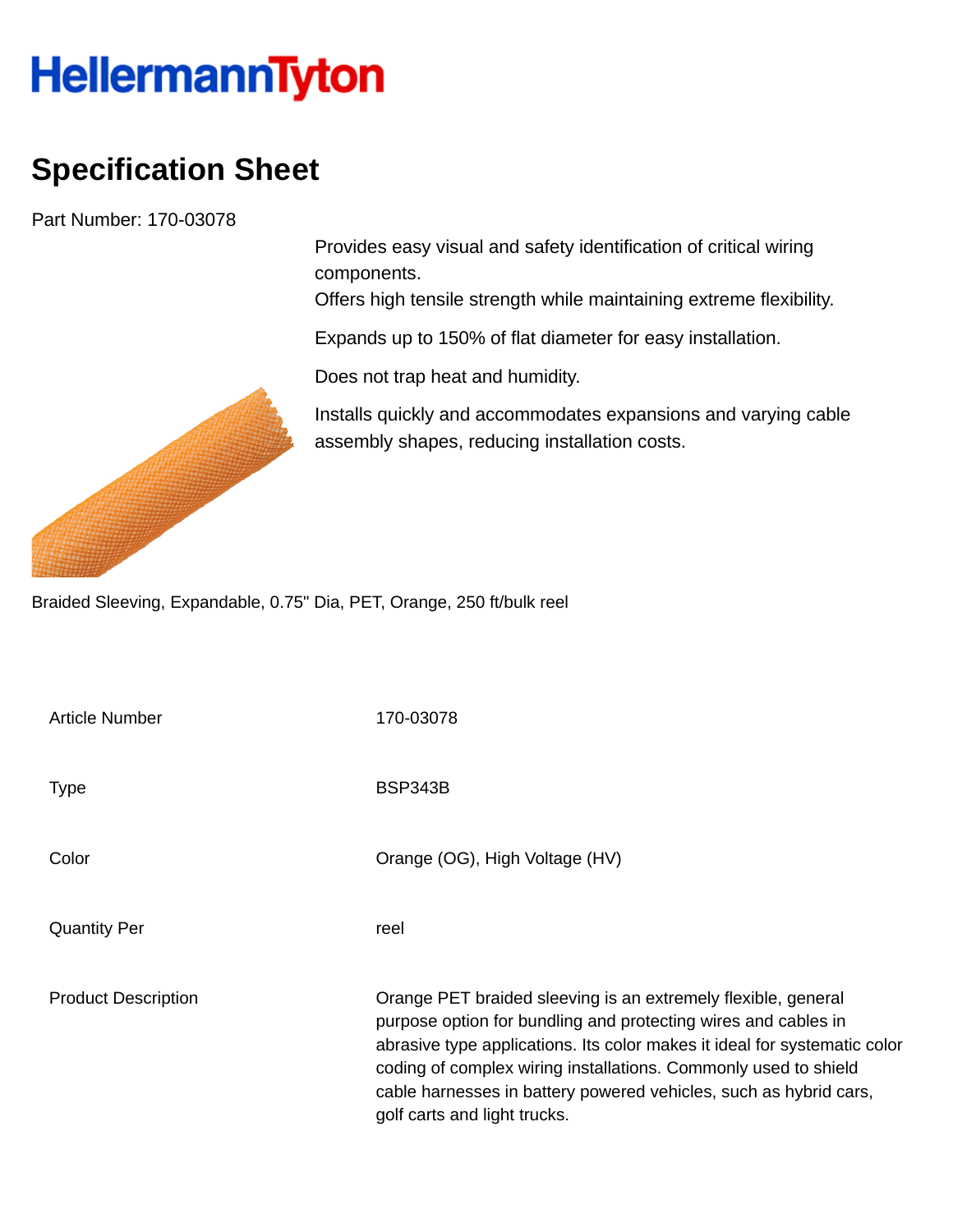| <b>Short Description</b>              | Braided Sleeving, Expandable, 0.75" Dia, PET, Orange, 250 ft/bulk<br>reel |
|---------------------------------------|---------------------------------------------------------------------------|
| <b>Global Part Name</b>               | BSP343B-PET-OG                                                            |
|                                       |                                                                           |
| Length L (Imperial)                   | 250.0                                                                     |
| Length L (Metric)                     | 76.2                                                                      |
| <b>Bundle Diameter Min (Imperial)</b> | 0.5                                                                       |
| <b>Bundle Diameter Min (Metric)</b>   | 12.7                                                                      |
| <b>Bundle Diameter Max (Imperial)</b> | 1.25                                                                      |
| <b>Bundle Diameter Max (Metric)</b>   | 31.8                                                                      |
| Diameter D (Imperial)                 | 0.75                                                                      |
| Diameter D (Metric)                   | 19.1                                                                      |
| Nominal Diameter (Imperial)           | 0.75                                                                      |
| Nominal Diameter (Metric)             | 19.1                                                                      |

Material Polyester (PET)

Material Shortcut **PET**